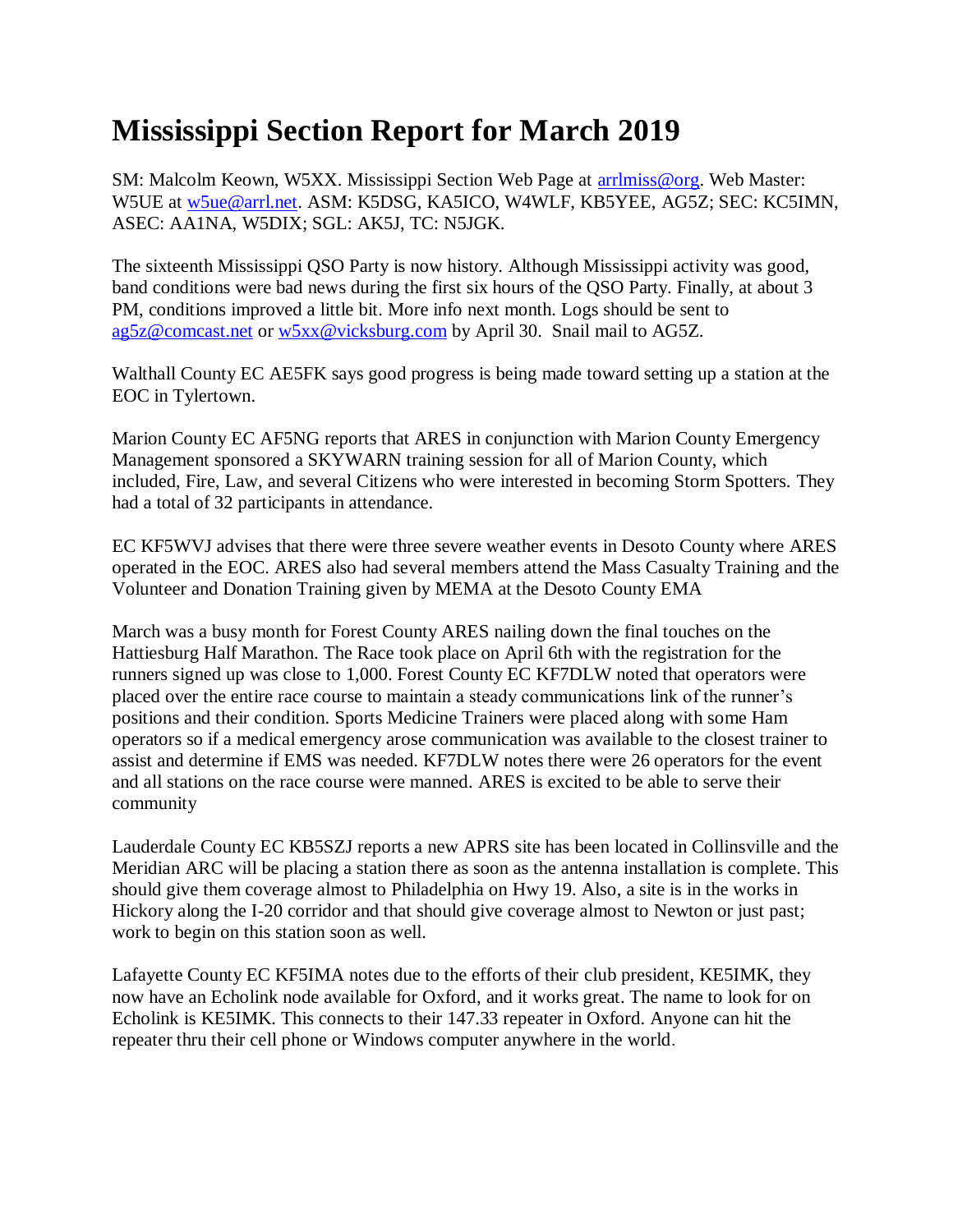K5GCY reports that the Jackson ARC worked the Hot Diggity Dog event April 6th at the School for the Blind in Jackson. They had about 200 runners/walkers. Helping Gary were K5XU and K5KKD.

Congratulations to the following on their upgrades in March: KD5APV, Terry – New Albany; KI5CFP, Henry – Louisville; KI5CQY, Jaime – Ocean Springs; KI5DBT, James – Bay Springs; KC5QYG, Jeffry – Wiggins; and KG5VEP, Susan – Blue Springs.

Also, congratulations to WB5BNV on completing the seven FEMA Courses in the Professional Development Series.

Welcome to the following new Hams in Mississippi in March: KI5DRC, Lela – Tupelo; KI5DRD, Ronald – Pass Christian; and KI5DWP, Charles – Olive Branch.

Also, welcome to the following new ARRL Members in March: KF5AFV, Robert – Meridian; KB5JCS, Cyril – Lake Cormorant; WB8LEM, Mark – Brandon; KD5NYV, Emmett – Terry; KE5OPL, James – Hernando; KI5RSR, Jonathan – Hernando; KF5RSS, Nathan – Hernando; WO5V, Henry – Pass Christian; KE6WLI, James – Southaven; and W2XZH, Xerxes – Hattiesburg;

As of March 30, ARRL Membership in Mississippi was 981. Down 10. Not Good.

SEC/DEC Reports for March 2019: KC5IMN (SEC), KC5IIW (EC MS), N5ZNT (SW MS).

EC Reports for March 2019: KE5BSB (Itawamba), KF7DLW (Forrest), AE5FK (Walthall), AG5GN (Lamar), KA5ICO (Chickasaw), KC5IIW (Scott), KF5IMA (Lafayette), AD7KJ (Franklin), KC5NDU (AEC)(Yalobusha), AF5NG (Marion), AE5SK (AEC)(Copiah, Hinds, Madison, Rankin) , KB5SZJ (Lauderdale), KF5WVJ (DeSoto), KB5ZEA (Attala), and N5ZNT (Lincoln/Wilkinson).

OES Report: WB5AKR

Club Newsletter/Reports (Editor): the Meridian ARC Spark Gap (W5MAV)

HF Net Reports - sessions/QNI/QTC (Net Manager)

Hattiesburg ARC 10M Net 5/43/0 (KD5XG)

K5TAL - American Legion 80M Net 4/61/0 (KA5DON)

Magnolia Section Net 31/1274/4 (KA5ICO)

MS Baptist Hams Net 5/27/0 (WF5F)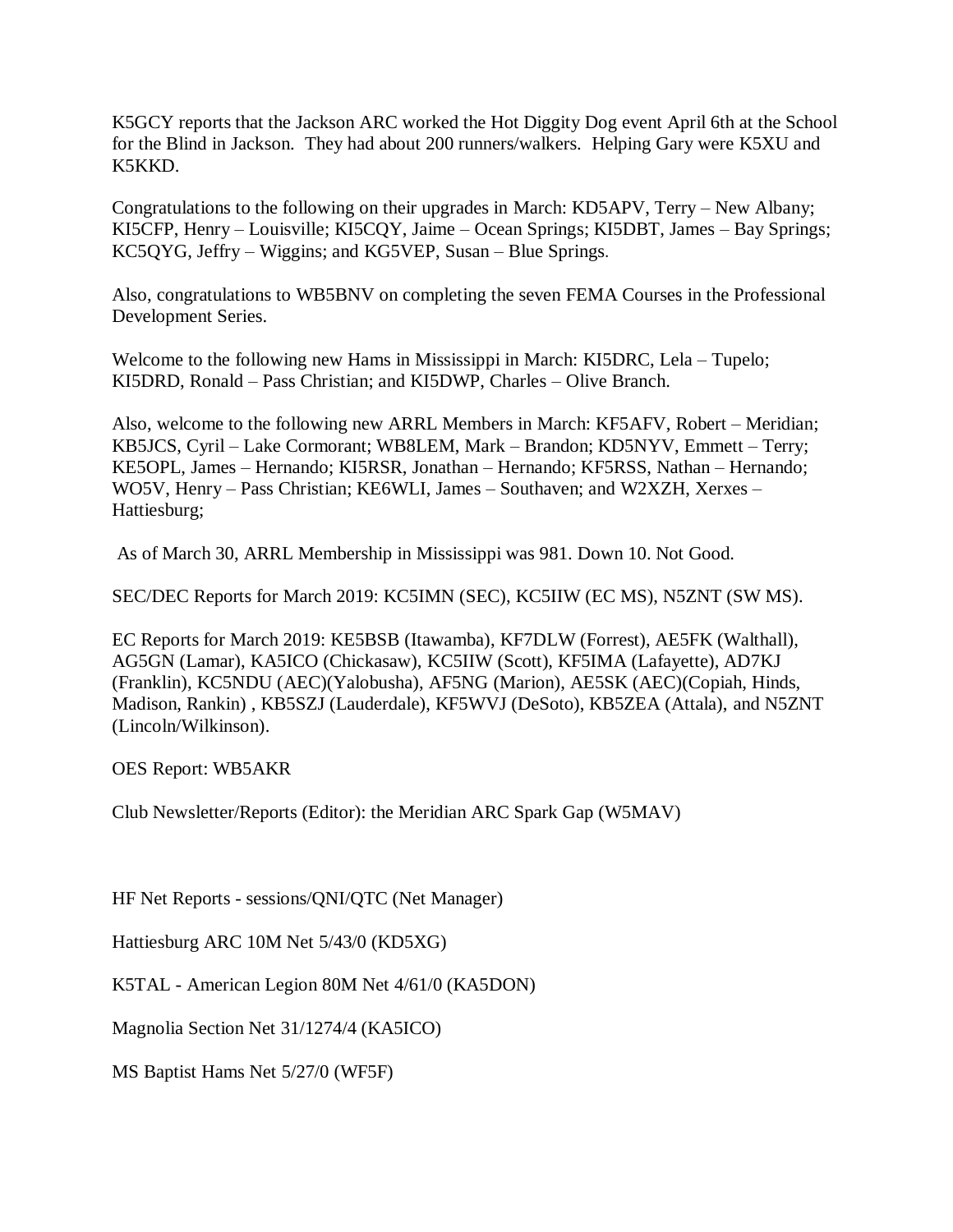## MSPN 31/2246/24 (W5JGW)

VHF Net Reports - sessions/QNI/QTC (Net Manager)

Attala County ARES 1/5/0 (KB5ZEA)

Capital Area Emergency Net 4/59/0 (K5XU)

DeSoto County Training and Information Net 4/88/0 (KF5WVJ)

Forrest/Perry Counties ARES 2/24/0 (KF7DLW)

Hattiesburg ARC 2M Net 5/73/11 (KD5XG)

Hattiesburg 2M Simplex Net 1/11/0 (KD5XG)

Itawamba County ARES 4/20/0 (KE5BSB)

Jackson ARC Emergency Net 3/30/0 (K5XU)

Jasper County ARES 4/26/0 (KG5WJM)

K5TAL – American Legion 2M Net 4/28/0 (KA5DON)

Lamar County ARES Net 2/29/0 (AG5GN)

Lowndes County ARC Net 4/47/0 (KF5AZ)

Marion County ARES Net 4/31/0 (AF5NG)

Madison County ARES 4/21/0 (W5DIX)

Marshall County ARES – meets with Desoto County – (KB0ZTX)

Mississippi Coast ARES, Weather, and Tech Net 4/79/0 (K5CRJ)

Meridian Area Emergency Net 4/44/0 (KB5SZJ and KF5ETN)

Metro Jackson ARES Net 2/10/0 (AE5SK)

MSU ARC 4/98/0 (N5OMK)

Scott County ARES Training Net 4/38/0 (KC5IIW)